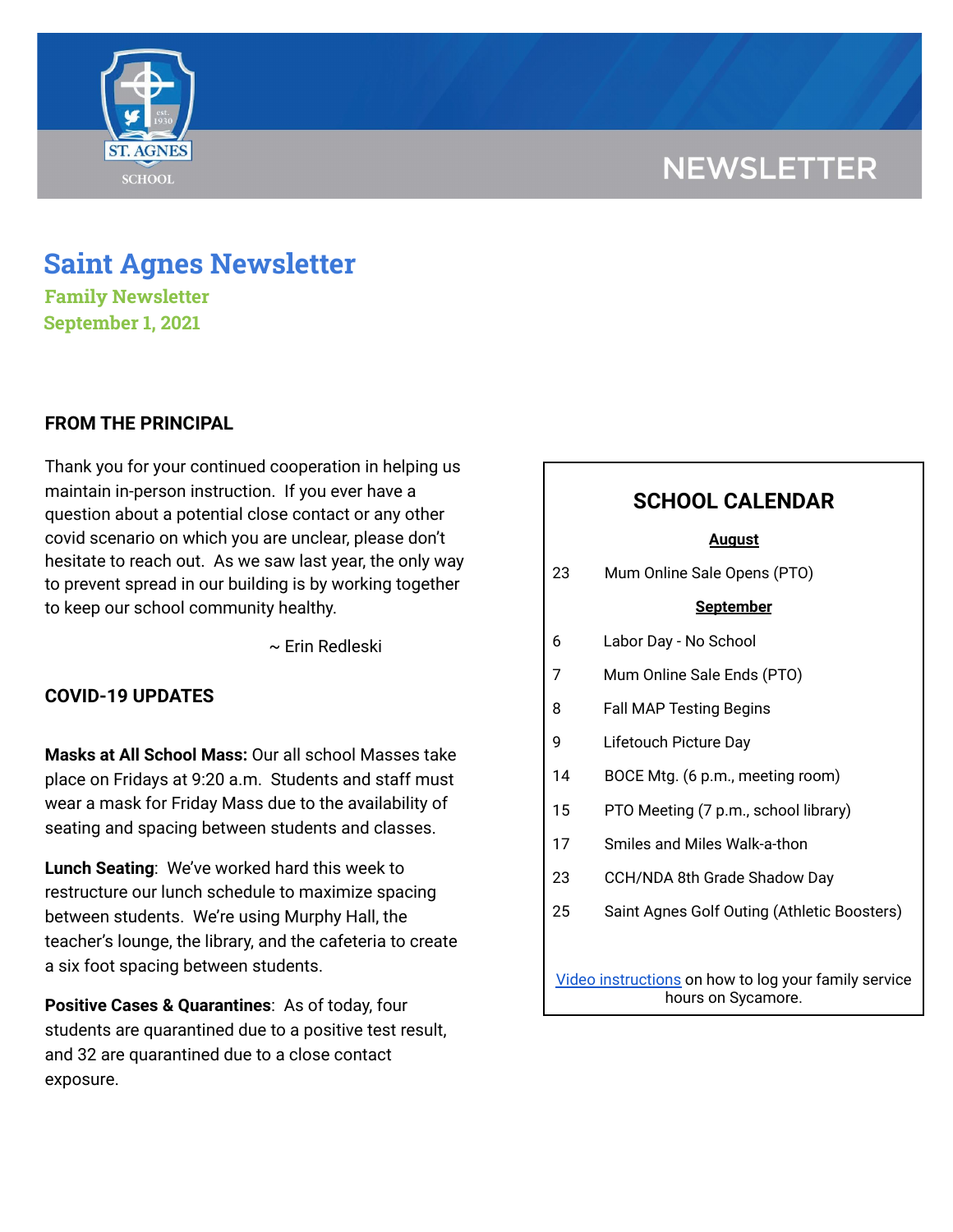#### **SCHOOL NEWS**

**Cafeteria News**: Click [here](https://school.saintagnes.com/wp-content/uploads/2021/08/Sept-ES-Menu.pdf) for the September lunch menu

#### **BOOSTERS**

**Booster help needed**: The Boosters are looking for a girls basketball director and other positions as well. Please contact Eric Dickman at ericd18@twc.com if interested.

**Basketball Registration for 2021-2022 Season:** Basketball registration is currently open. Deadline to register is Wednesday, September 15 for all grades. Saint Agnes offers basketball for students currently enrolled at St. Agnes in all grades. K-2 has the opportunity to participate in a 6 to 7 week instructional basketball session for boys and girls. This is held on Sunday afternoons starting in late October or early November. Grades 2 - 8 boys or girls will play in leagues hosted at various schools in the NKY area. Seasons start in the fall and run through winter. Registration for all leagues is found at the Boosters website: [http://tshq.bluesombrero.com/saintagnesboosters](https://urldefense.com/v3/__http:/tshq.bluesombrero.com/saintagnesboosters__;!!CsmrWXz9mOkSc4Hdn1fjj00!kHApvHlF-qTDyFF0uqUvT4URmQ4V13G9s2IVn6UEFeBIs9u27oKcSoL3n4kZC1VR$) (Click on "Registration Info"). For any additional questions about the basketball programs, contact Rob Lynch at roblynch474@gmail.com for boys, contact Ken Schneider at kwschneider@gaig.com for girls, and contact Chris Lantz at lantzcm@gmail.com for K-2 Instructional Basketball.

**Smiles and Miles:** Smiles and Miles is an annual tradition in the Saint Agnes community to honor Maria Schaffstein and Katie Stewart, former students who lost their lives. In years past, we have come together mid- September for the 5K walk/run and fellowship. The funds raised from Smiles and Miles events support scholarships for students entering high school, Saint Agnes School, Boosters and Parish.

This year, on Friday September 17, we are transitioning the event to an in-school walk-a-thon for all students. Every student will have a pledge site and will receive a t-shirt. Volunteers, who are current on Virtus training, will be needed the day of the event. Event information will be sent home soon. If you have any questions, would like to volunteer, or would like to sponsor the event as a company or family, please email smilesandmiles5k@gmail.com.

**Saint Agnes Boosters Golf Outing:** Registration is now open for the 2021 Saint Agnes Boosters Golf Outing! This is a fundraiser for Saint Agnes Athletics and the Christian values we work to instill through athletics. September 25th check in is at 3:00 p.m. with a shotgun start at 4:00 p.m. \$70 per person. Sign-up as an individual, couple, any size group, or an 8-person team. We will pair-up players not signed up as an 8-person team. This is a 9-hole scramble with alternate shot format at Kenton County. Dinner and live music at Kenton County Golf Course will follow the golf event. If you can't play in the outing, consider sponsoring a hole sign for \$100 to support Saint Agnes Athletics. To register to play or sponsor a hole, visit: <https://school.saintagnes.com/boosters>

#### **Mission Statement of Saint Agnes School**

Saint Agnes School exists to provide excellence in Catholic education while inspiring and empowering our students to live the Gospel message of Jesus Christ. As compassionate and faithful Christians, we continue to pursue our spiritual journey, achieve our highest academic potential, and be stewards of the Catholic faith to others.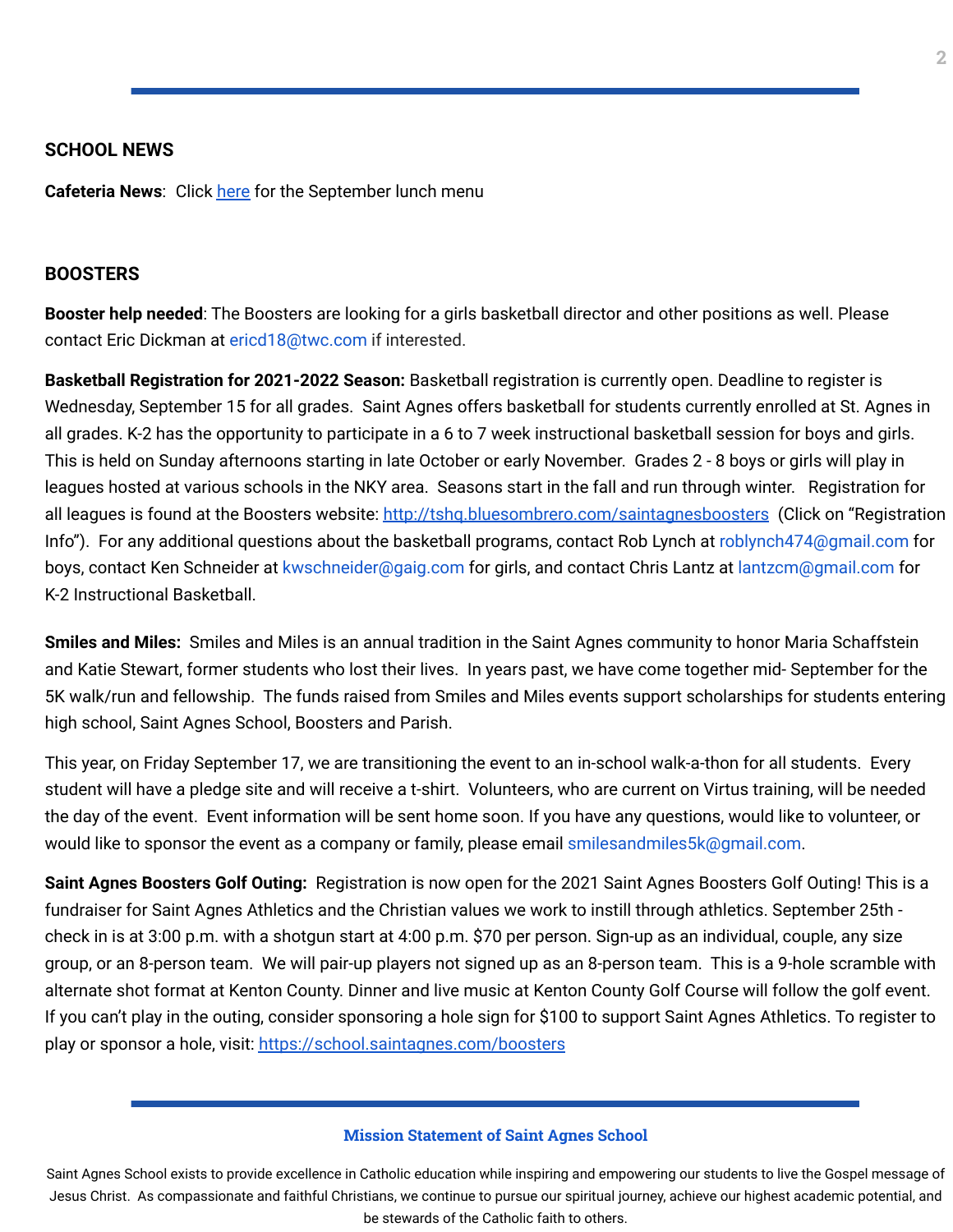### **OKTOBERFEST**

In an effort to make the Oktoberfest Silent Auction tent even more successful, we are having a "Gift Gathering" this coming Thursday, from 5 PM until 8 PM in Murphy Hall. Appetizers and drinks will be available. We hope this will further the success of the Silent Auction as well as provide an opportunity to meet and socialize with fellow parishioners. Particularly since this is an indoor event, we ask everyone to wear a mask, especially if you have not been vaccinated.

The Silent Auction is an important component of our Oktoberfest… and our Oktoberfest is important for our school. All of the proceeds are used to benefit our school by:

- Funding operating expenses which helps to keep tuition lower.
- Contributing a percentage of the proceeds into our School Endowment Fund, which currently contributes nearly \$60,000/year toward our school operating expenses
- A certain amount is also reserved for "off years" such as last year when the Oktoberfest was cancelled because of the pandemic. Needless to say, this reserve is nearly exhausted.

A \$50 donated gift per couple is suggested. Suggestions include but are not limited to: gift cards, high school "spirit wear," tickets to sporting events, baskets of all sizes and shapes, gas/fuel cards, bottles of wine/liquor/bourbon, etc.

Thank you,

Father Mark Keene, Pastor of Saint Agnes Parish Jason Collins, Chair of Oktoberfest Committee Ginny France, Coordinator of Oktoberfest: Silent Auction

### **PTO**

**PTO Mumkin Fundraiser**: A big THANK YOU to all of the families who have embraced our new fall fundraiser by selling Mumkins! We are off to a great start with \$6,000 profit in just one week of sales…And this is with just 53% of our school families activating their link! If you did not receive the flier in your youngest child's folder, nor see the email from Fundraiseit.org (be sure to check your junk / spam folders) please contact Laura Mauller at 513-290-3503, so that we can get your family selling link set up! The sale runs through midnight of next Tuesday, September  $7<sup>th</sup>$  – that leaves us a full week to beat our goal of \$8,000! Remember, those families who sell 10 items will earn an OUT OF UNIFORM DAY (date to be determined) for your kids. Thanks again for all of your support!

#### **Mission Statement of Saint Agnes School**

Saint Agnes School exists to provide excellence in Catholic education while inspiring and empowering our students to live the Gospel message of Jesus Christ. As compassionate and faithful Christians, we continue to pursue our spiritual journey, achieve our highest academic potential, and be stewards of the Catholic faith to others.